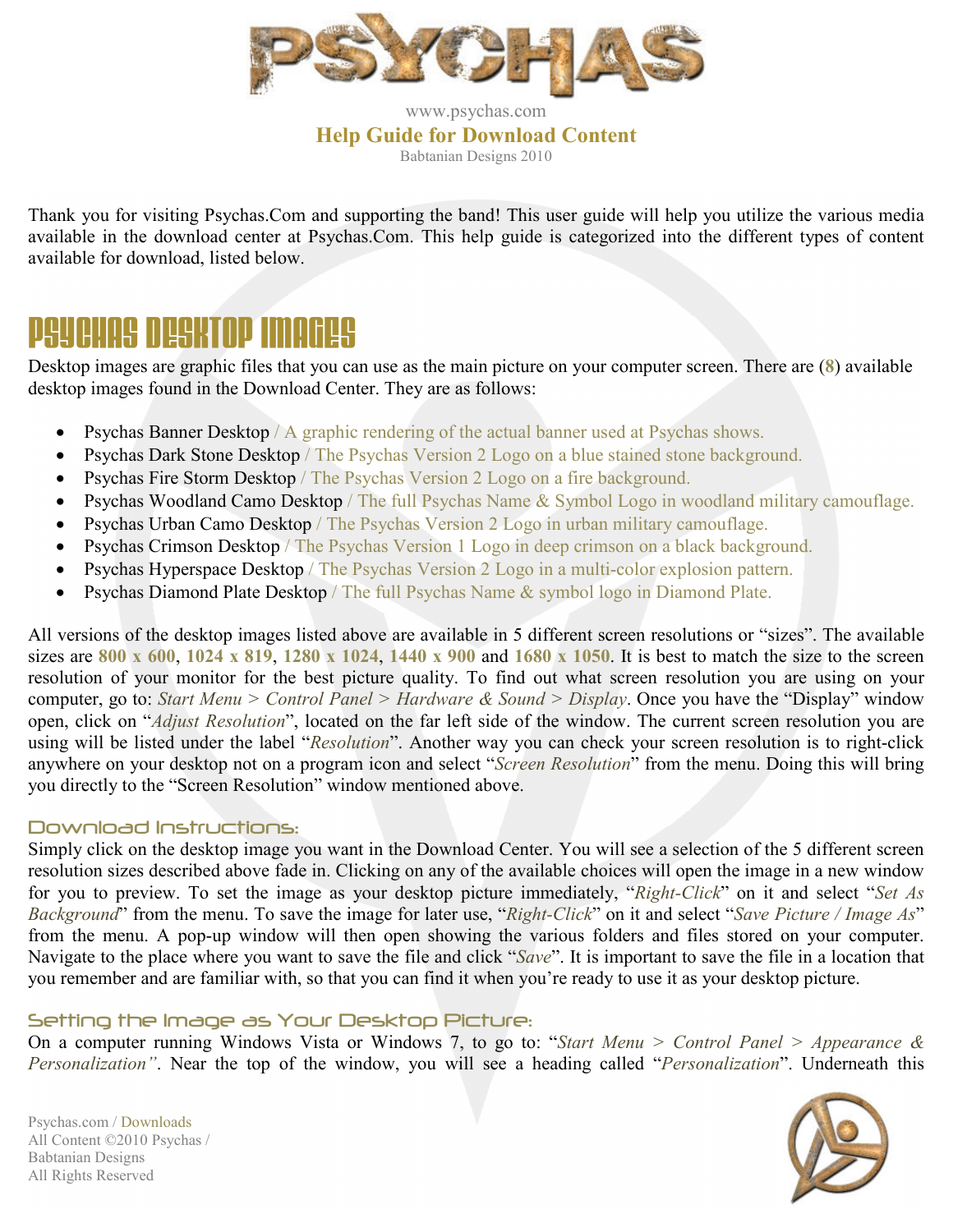

www.psychas.com **Help Guide for Download Content**  Babtanian Designs 2010

heading, you will also see a selection of choices; Select "*Change Desktop Background*". Near the top of the window that opens, click on the button labeled, "*Browse*". You will then be prompted to browse for the folder where you saved the Psychas desktop image file. Navigate to the folder you saved the image in, click on it and select "*OK*". The window will then display all images in that folder; find the Psychas desktop image and click on it. Your desktop image will then be changed to the file you selected. Just click on "*OK"* at the bottom-right of the window and enjoy!

# PSYCHASPNGLOGOS

PNG files are solid graphics placed upon transparent backgrounds. This allows people who use graphic software such as Photoshop or Corel to use the logos in graphic art creations of their own. The logos can simply be dragged into any project without any annoying background to remove or clean up. There are (**2**) PNG files in the Download Center, available in both the Version 1 and Version 2 Psychas Symbol Logo and were created in high resolution (300 dpi). This resolution is adequate for high quality printing and can also be reduced in size without distortion for web applications.

#### Download Instructions:

Simply click on the PNG image you want in the Download Center. This will open a new window in your browser for you to preview the image. Directly below the image, you will see a button labeled, *"Download Image"*. To save the image, "*Right-Click*" on the button and select "*Save Target As*" from the menu. A pop-up window will then open showing the various folders and files stored on your computer. Navigate to the place where you want to save the file and click "*Save*". The image is now ready for you to use in your own personalized graphic projects.

### PSYCHASLIVERINGTONES

There are (**4**) Psychas ring tones available in the Download center. The ring tones are small segments of original Psychas songs as recorded live during their performance at the Double Door in Chicago. The available ring tones are as follows:

- Isolation / Live at Double Door, Chicago. The Elusive Hour / Live at Double Door, Chicago.
- House of Straw / Live at Double Door, Chicago. Listen / Live at Double Door, Chicago.

### Download Instructions:

Simply click on the ring tone button in the Download Center. You will notice links for the 4 ring tones listed above located at the center of the Download Center. Clicking on any of these links will stream a preview of the ring tone directly to your default music player. Once the ring tone has finished playing in your default music player, the download has completed. In order to save the mp3 file, click on it in the playlist and select*: "File > Save As"* from the top navigation menu of your music player program. A pop-up window will then open showing the various folders and files stored on your computer. Navigate to the place where you want to save the ring tone and click "*Save*".

Psychas.com / Downloads All Content ©2010 Psychas / Babtanian Designs All Rights Reserved